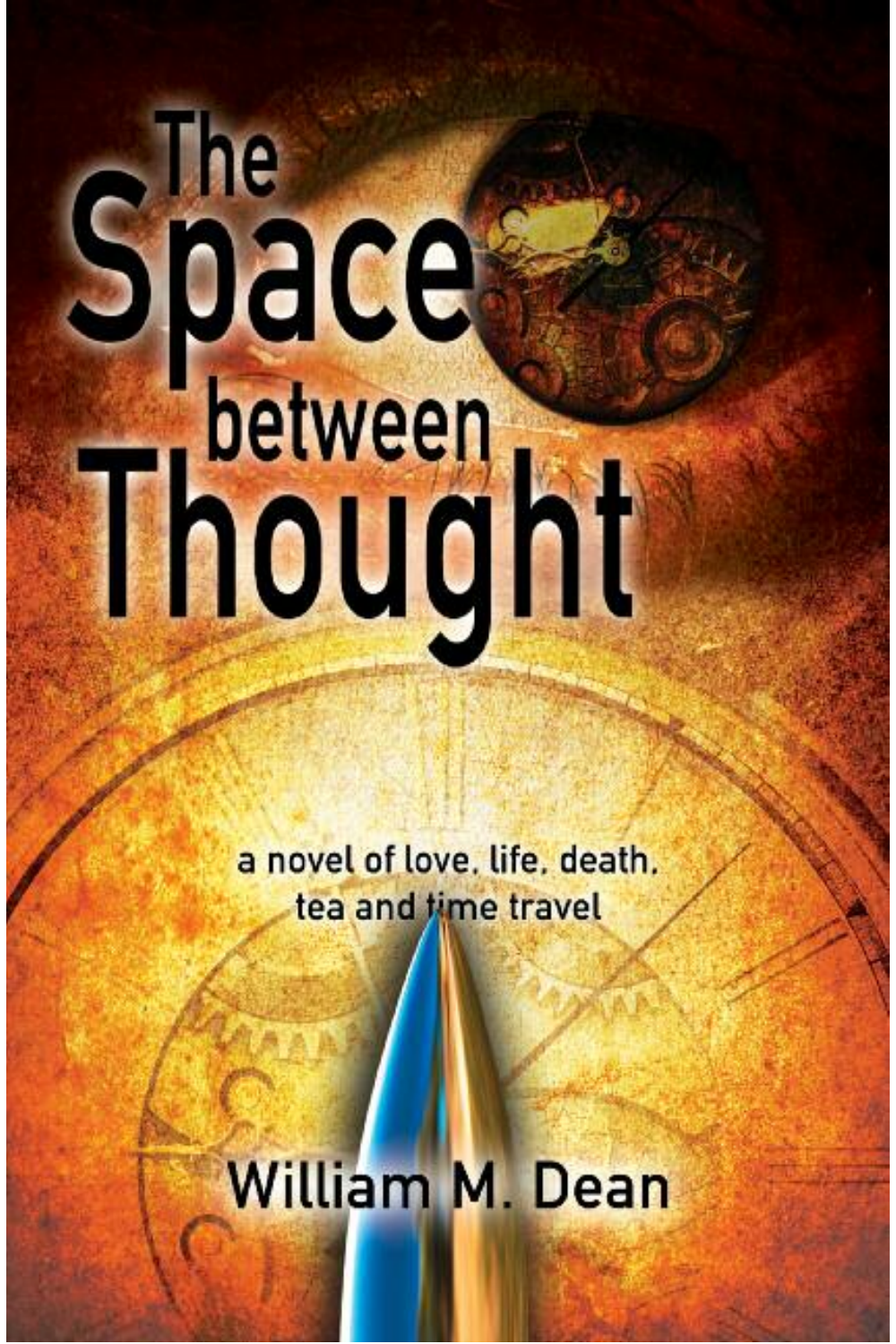## **CHAPTER 26**

Kat's eyes opened to darkness, as they usually did. He rarely slept more than a few hours. He knew it would read a little after four a.m., if he bothered to check the clock. If he'd had a clock.

He closed his eyes again and, dropping into a void deeper than sleep, began to calculate. As always, he started from first principles: Assume there is energy. Let that energy be light. Let it radiate from a single point; two points; three; then points to the nth dimension ...

The fundamentals, like a solid foundation, had to be constructed with the most care, always took the longest. As the process advanced, the calculation got progressively, logarithmically more complex. The mathematical formulas undulated as if alive and writhing in pain swelling, growing fat and unwieldy as they consumed the variables until finally they disgorged the next level and the pressure inside Kat's mind eased, like the moment after vomiting or childbirth. Then, spent, those equations deflated into nothingness. Kat collected their remains, nuggets of mathematical coal with which he methodically, meticulously, dutifully stoked the engine of the next equation. The train of his thoughts gained momentum, inched up through a dense

fog on spiraling tracks toward a sunlit summit. It was a process he could never detail to another human being. It would take a lifetime to scribe every step. His agile mind felt its way, leaping, bounding, sometimes gliding on ethereal thermals. His consciousness became a thin thread tethering a million quantifiables into the approximation of a cosmos.

At 8:22, Kat's eyes flew open, and he sighed heavily. He would have to put on the kettle.

### \*\*\* \*\*\* \*\*\*

The old stone mansion clung to a cliff face overlooking the ocean. Instead of millionaires, it housed starving college students and other young romantics. In true Fairfield fashion, eight large, old bedrooms had been converted into tiny character suites. According to the address on the leather bookmark, Kat's apartment would be the one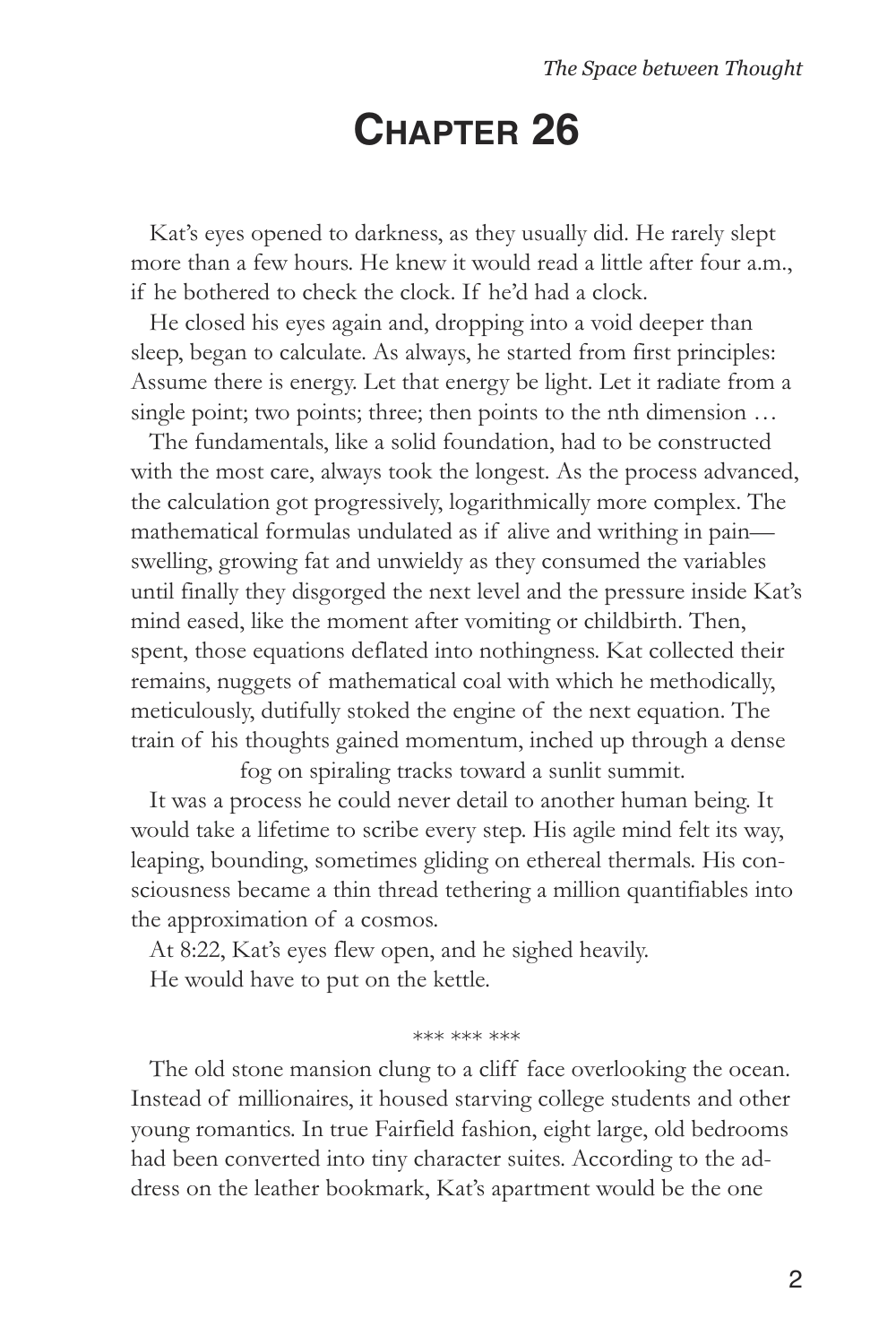below ground. The entrance was around back, on the ocean side of the house. There was no bell, and the outside door was solid oak. Sound did not carry far below ground level.

It was noon when Kat finally opened the door. He had oversized, green, fuzzy, monster-claw slippers on his feet. As if it were all arranged and nothing needed to be said, Kat turned and shuffled back down the stairs, descending into the ground. It was not the warmest of greetings, but it was a refreshing change from "you look horrible/sick/tired/miserable/a mess," which was the standard theme of greetings he got these days. Earlier, Simon hadn't been able to think of what he might say to the strange little man, and nothing occurred to him now. He followed. The descent, the dark stone walls, reminded him of the long walk to Hannibal Lecter's cell.

An odd mix of emotions pricked Simon's innards. The person he'd come to respect as a brilliant scientific authority had turned out also to be the little toad of a man he loathed. As well, he'd finally humbled himself enough to ask for help, and the toad had forced him to hover at the doorstep for fifteen minutes before answering. He was both angered and in awe, and it teased at him, like wet branches over flame. In his confusion, he simultaneously smoldered and was embarrassed.

The apartment was large and made entirely of stone, dungeon-like. Probably a converted wine cellar, Simon decided. It was well below ground, and there were no windows. From the main room, you could see two other rooms through wide arched doorways, a bedroom and kitchen. Electricity ran along floor edges and up wall corners inside dull gray metal pipes. The lighting was subdued; low-wattage sconces set, like torches, on every wall. A huge hearth had been upgraded with a wood-burning stove. Embers glowed dully through smoketarred glass. Unexpectedly, the large granite room was very warm. Simon immediately shed his overcoat.

"Sit." Kat sighed as if Simon's presence already drained and bored him. He waved a hand carelessly in the direction of everywhere and without a glance continued on to the kitchen.

The room was stark. There were a couple of darkly stained, old wooden chairs—one draped with lambskin, the other beneath a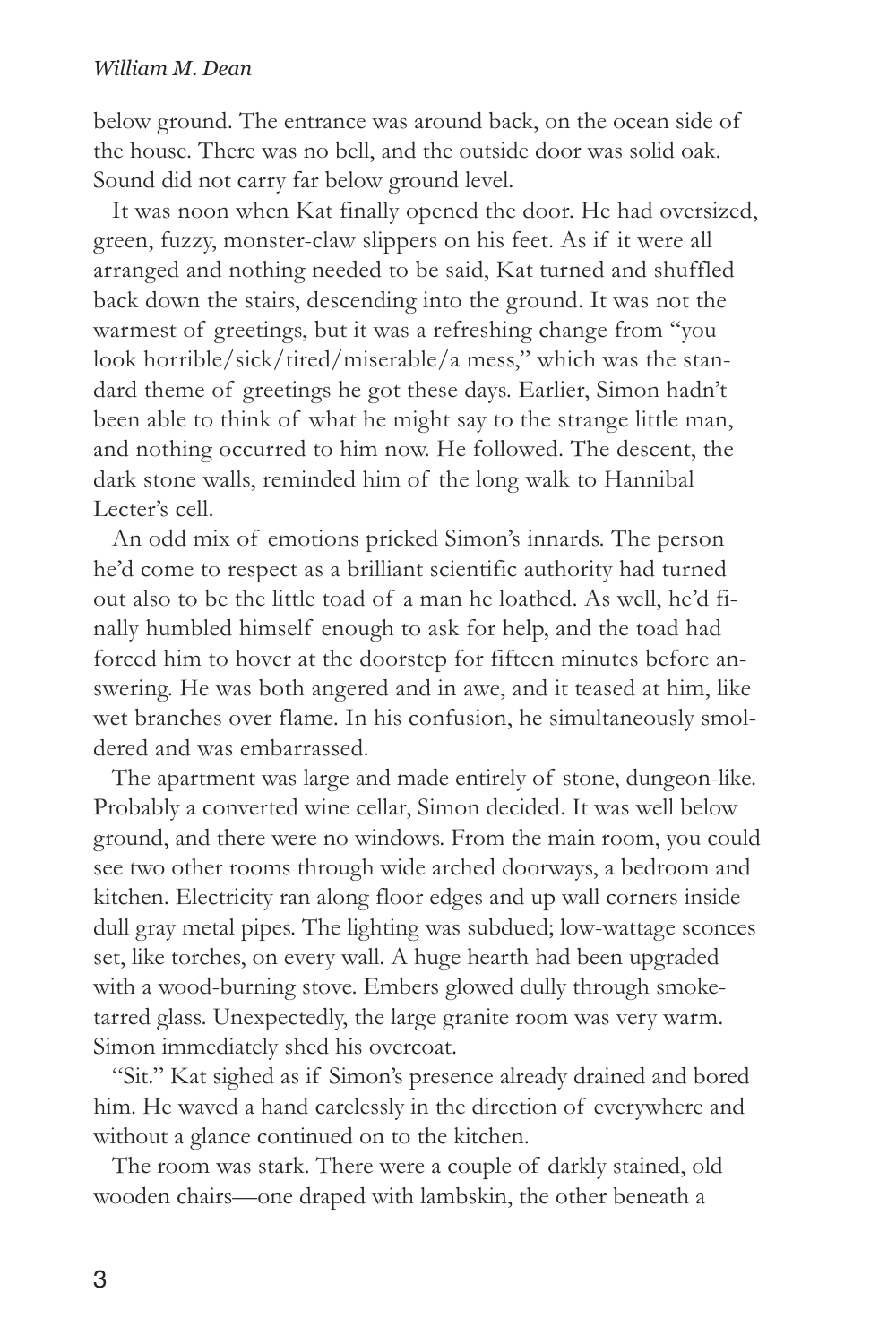quilt—as well, a low, round, battered wooden table. Three walls were lined with bookcases filled with dusty volumes and a bubbling fish tank in which flickering slashes of electric red and blue weaved past green tendrils. Simon sat on the quilt, unwilling to share a sensuous lambskin with someone like Kat. Who knew what events had transpired on the huge, soft, puffy quilt? Though male, Kat always moved in a feminine, feline way, which had helped Simon decide that Kat was probably gay. After he sat, he noticed the quilt pattern was of anatomically detailed male cherubs.

It was more than just warm. It was hot. Simon pulled at his sweatshirt, bellowing air through it. He wasn't dressing very formally these days.

Kat fussed over an antique gas stove in the kitchen, and Simon peeked into the bedroom. As stark as was the living room, the bedroom was cluttered. Books and magazines lay strewn across the floor. A large wooden tool bench took up most of the space. On it, an oscilloscope, digital voltmeter, some sort of large copper coil and a collection of strange metal implements or sculptures, he couldn't be certain which. Kat's bed was a thin mattress on a rattan mat of some kind. There was no bedding, and Simon suddenly realized that unless it was laundry day, odds were he was sitting on Kat's duvet. He had never been so uncomfortable.

As Kat poured steaming liquid into mugs, Simon noticed tiny stickers pasted to many items around the room, including a magazine, light switch, the door, the table, the other chair.

Kat sat, handed Simon hot tea. A worn and faded label with barely legible Cyrillic characters had been casually stuck to the mug at some time in the distant past. It might have been a price tag. Simon sniffed, then stared into the cup.

"It's herbal. You need it."

It smelled appealing, so Simon sipped. "No bird?" Simon said, nodding toward the aquarium.

"Birds are too expensive. It's an experiment."

"In what? Dinner?" he said into the feline mask.

"Reality," Kat corrected.

Here we go, thought Simon, but he leaned forward to take a closer look at the fish. He was no expert, but they looked like common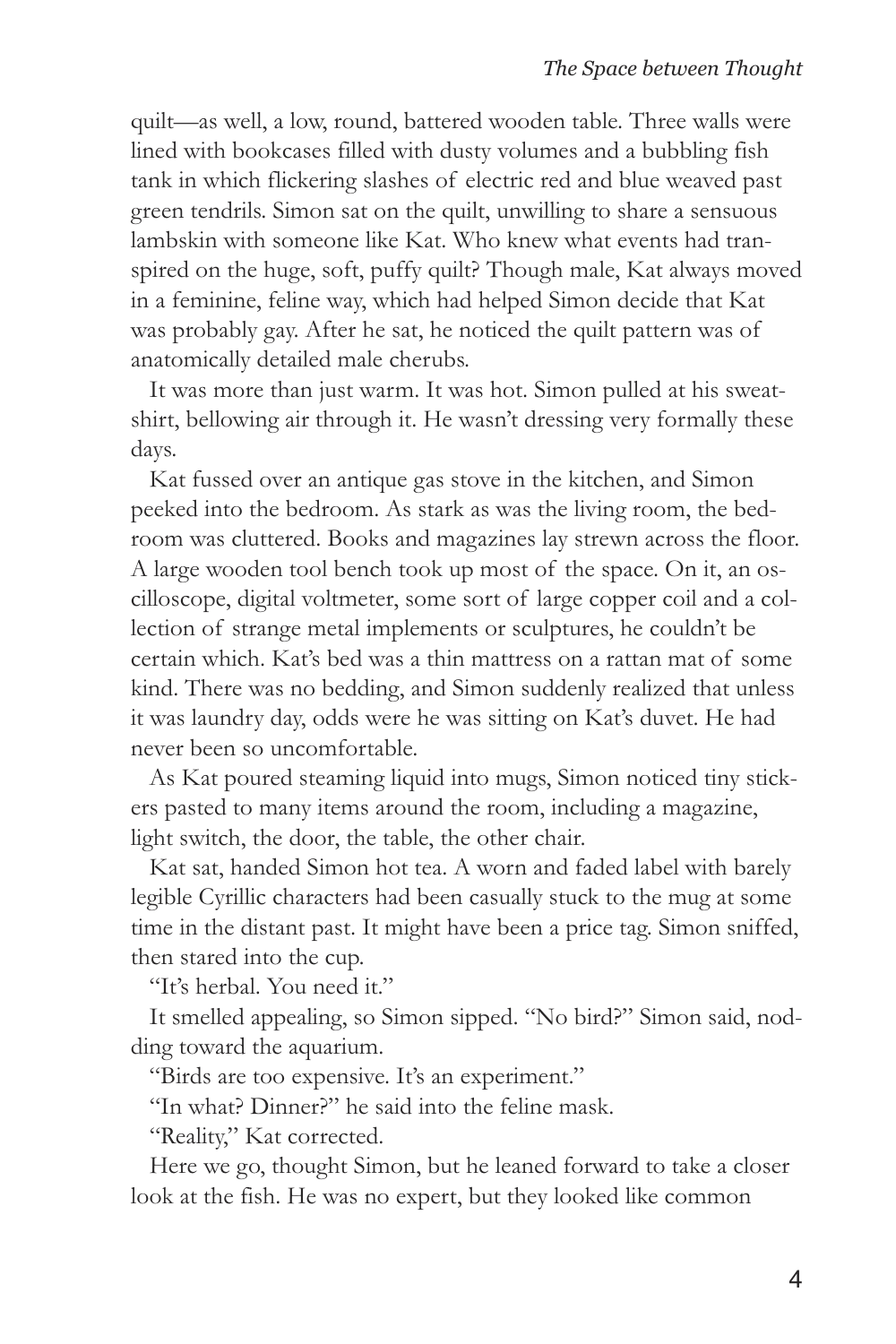neon tetras. As far as he knew, neons were the size of guppies. These were as large as goldfish. He wondered if the aquarium glass was ground to magnify, then realized that the filter and plants all seemed normal size. "If those are neons, they're huge."

"They are, and they aren't," Kat said.

Simon sighed. Kat sighed back. There was silence. Then Kat sighed again. "They are neons, but they aren't larger than ordinary neons … they just look that way from your frame of reference."

The lines of Simon's face grew taut. Kat scratched his temple. "By now you must know something about Einstein's theory of relativity."

"How—"

"Robert told me about your meeting with him," he injected. "So, you know about frames of reference, that two people traveling at different speeds have different frames of reference. Well consider that even small differences like one person sitting in a chair while the other, say, spins in circles actually alters everything in each person's universe. The sitter sees a man spinning before him. The spinner sees a world whirling around him. Which is correct? Both. Neither. If you think of it that way, then you might be able to see that the two people are effectively in two separate realities, two slightly different universes. If you can imagine that, then perhaps you can imagine larger differences in observable realities. What if those fish exist in a universe where three dimensions are at different scales from our own?"

Simon had had enough. "What if they're just big fish? Forget that. Talk to me about this." He held out Celeste's old book.

"I bind each volume myself, by hand. The cover is goatskin. The paper, hundred-pound luna gloss—"

Simon cut him off. "You wrote this?"

"You won't like my answer," he warned.

"Are you Dr. Konstantin A. Atkinofski, PhD?" Simon stared hard into Kat's eyes; he no longer had to refer to the cover. The name was burned into his retinas, his brain stem, and his dreams.

"You still won't like my answer." Kat looked like he was genuinely puzzled for a way to respond. Simon waited, stared.

"Let me hear your Russian," he demanded.

"Kruzhka, stol, dver', lampa," Kat said.

Simon recognized the words from the little labels. He checked his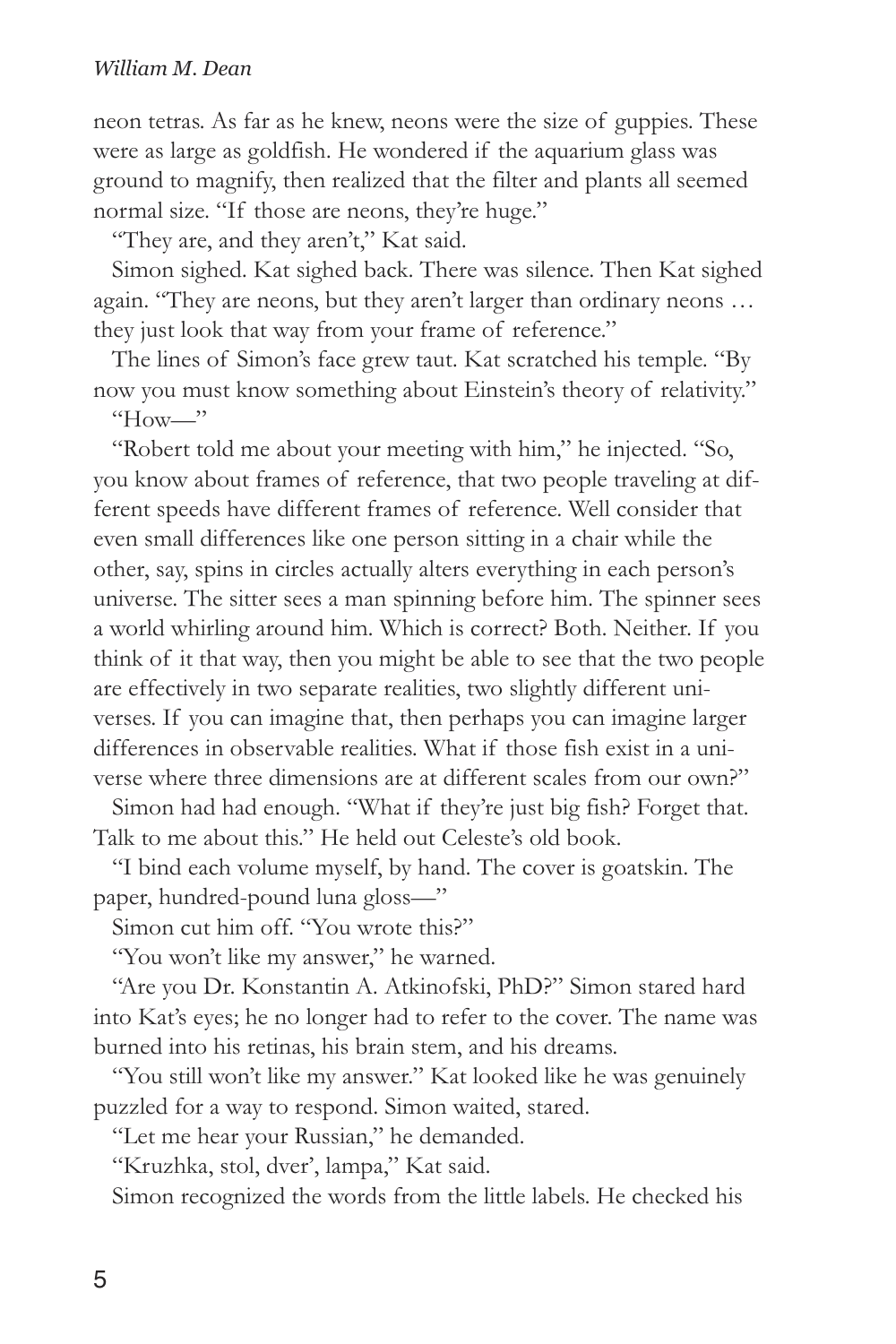mug.

"You're not Russian," Simon challenged.

"Never have been."

"How could you have written this book?"

"I wrote it in English."

Simon ignored the evasion. "So, it's a work of fiction?" he whispered, letting that possibility sink like a sheet of paper on a pond. Old wooden slats creaked like wicker as Simon slumped heavily into the chair. As if the two of them were attached by a string, Kat leaned forward, became very serious. "Not a word."

Simon glared sideways at him, looking for any hint of a joke. There was none.

Eventually, Kat said, "I will be Dr. Konstantin A. Atkinofski, PhD." Simon closed his eyes for a long time. His lips were drawn down until he displayed jowls and his breathing was long and moist. He

wanted to cry. It was time to admit that Kat knew nothing, was nothing more than a twister of phrases.

"So hung up on inconsequential details. Simply focus on the relevant questions," Kat suggested, his tone suddenly tender.

"Shut up!" Simon spat. Then with taut control, he spoke more quietly. "I'm sorry. Just don't say anything, okay?" His eyes were still tightly shut as he contemplated that this stupid long shot of his would be the final scene in his two-year-long ordeal, his holy quest. He would not conquer time, could not rescue Celeste, would not bring her murderer to justice, would live plagued by guilt and regret.

Simon stood without a word, and the heavy book flopped to the floor. He barely noticed. Through the fog of his emotional agony, he made his way half-blindly, like a drunkard, toward the door.

"To know what you must do, you must reflect on what you have done." Kat's words chased him up the stairwell.

\*\*\* \*\*\* \*\*\*

Simon stood just outside Kat's apartment on the small patch of scruffy lawn that fringed the great stone house. He did not feel the cold wind that lashed foamy waves into the Pacific and then leapt skyward to clear the cliff face, reach out and whip at him. He felt nothing. Everything. His eyes stung, and droplets formed, traced a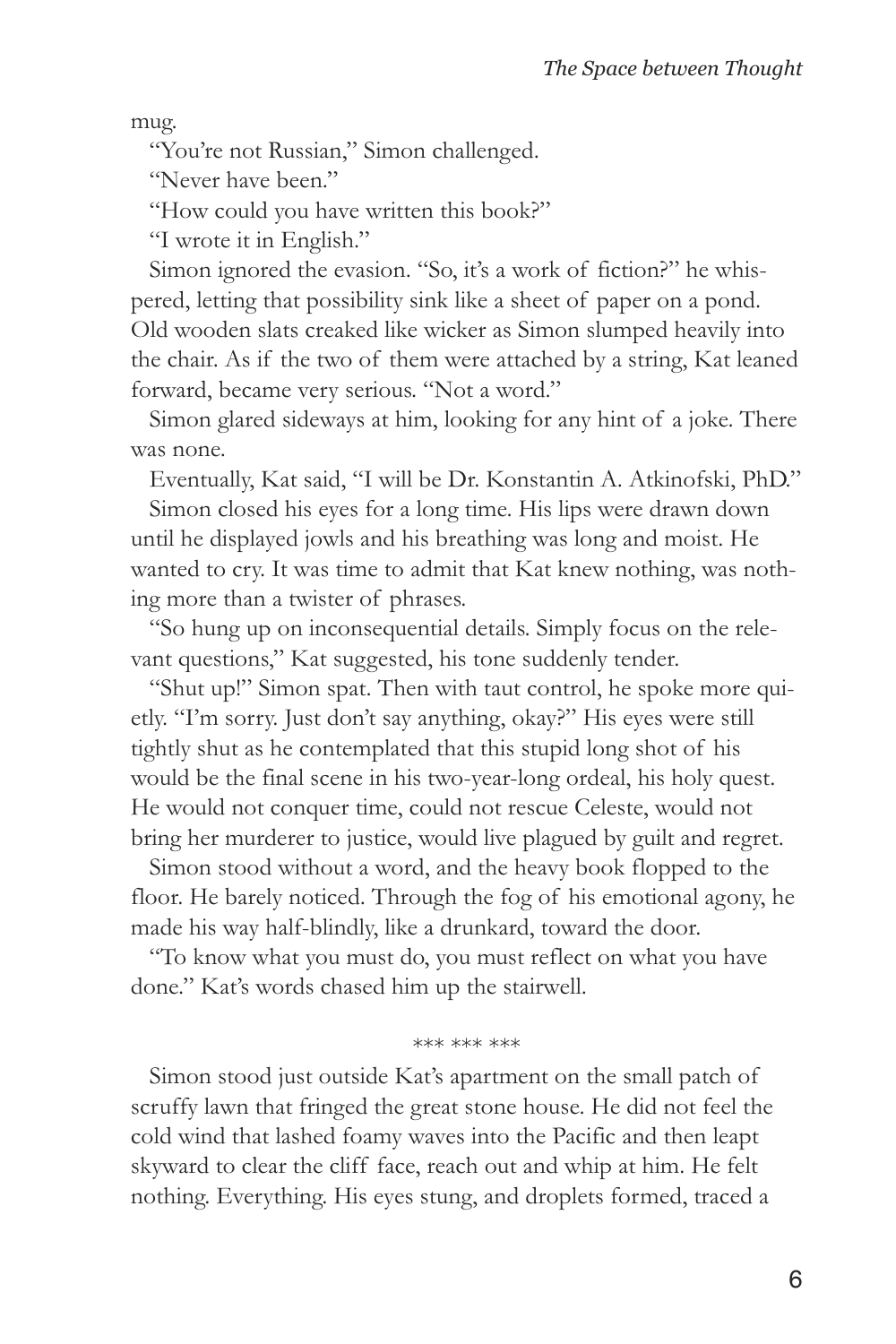path until they were smeared across his cheeks by the Nor'eastern airbrush. Numb as he was, he couldn't tell if he was crying.

He walked to the edge of the precipice, looked down, and dispassionately considered ending his strange odyssey here and now. But the cliff face was timeworn clay and not sheer; the beach, sand and pebble. He could well break his neck, or just a leg, or he might lose only a coat button. It was not a sure thing, and so, not very tempting.

He shook his head, and life seemed to snap back into focus. He was despondent, certainly, but suicidal? He decided not. Just thumbing through possibilities. In the privacy of one's own mind, one can consider the unconsiderable.

The wind nipped at his face and shot a cold bolt even through his trench coat. He shuddered, stepped back from the edge. As he passed Kat's door on the way to his car, he remembered the big book, recalled dropping it. He grimaced and stepped faster toward his old Porsche parked in the semicircular driveway.

As soon as he rounded the corner of the massive stone structure, the wind dropped away abruptly. On the lee side of the structure, even the trees were still.

The old Porsche's door lock was stiff when he turned it, and he made a note to himself to make the rounds with the penetrating oil. The ignition was even tighter, but he forced the issue, and the lights on the dashboard slowly flickered to life, but the engine did not even groan. Simon pulled the key, examined its contours. Nothing.

Experimentally, Simon turned on the radio. It ticked irregularly like some broken wall clock. "What the hell?"

He popped the hood, scanned the engine. What he knew about car engines could be written on the head of a pin with a paintbrush. He tapped the few basic components that he recognized, tried to wiggle the battery terminals, but they were fastened tight.

Hunched over cold metal, Simon considered his options. No doubt, Kat would have no phone and would make some infuriatingly stupid comment that started, "Once, when I was a tree frog in London …" or some such thing.

Simon peeked over the raised hood, scanned six darkened windows. No one else home. But as he watched, a light flickered on. Simon's heart leapt; he wouldn't have to visit the sideshow freak again.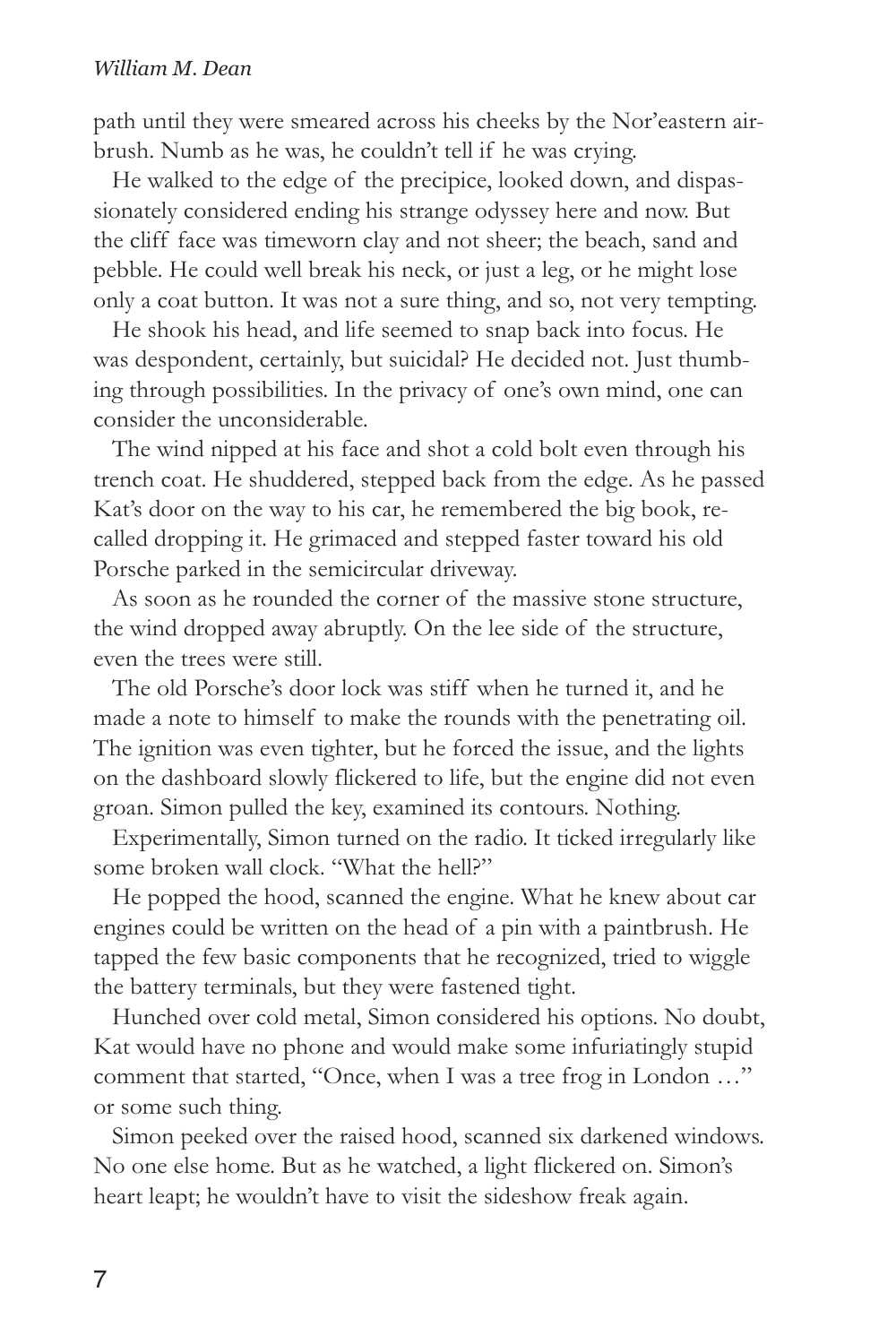The apartments were very small—he could tell from the lack of echo when he knocked, if not from the dimensions of the building itself—and he was sure he had the right room. There was no way he couldn't be heard, but still, no one answered. Through the crack under the door, Simon saw the light fade out. There was someone home, and they were ignoring him! Frustration glowed within him, and he knocked again, hard and with the base of his fist. He forced the anger from his voice. "Look, my car's just died. Could you call BCAA for me? I can give you the number. I don't have to come in."

Silence. The light came back on. Simon waited. Silence.

"For Christ's sake, I know you're home. I can see the light under the door. This is Victoria, damn it, not New York!" He was shouting now. He gave the door one final thump and turned away toward the balustrade overlooking the main lobby. That's when it hit him.

The lobby was large, the stairwell cavernous. His shouting should have echoed. Instead, the sound of his words and pounding fell away as if he were standing in a coat closet. Simon turned back toward the door, turned the handle. It was unlocked. Inside a young man stood frozen. He was eating a piece of toast, a tennis ball floated between his position on the tattered sofa and a scudded wall. Whether it was headed for the wall or rebounding was impossible to say. Overhead, the fluorescent tube flickered off again.

Simon grinned widely.

This was Victoria and not New York City and so, as he expected, Kat's door was unlocked. The little man was sitting in the lambskindraped chair. In his lap, he held his mug, a twisty ribbon of steam suspended above it. His eyes were closed. Feline irises stared blindly. Whether he was asleep or had blinked was of no concern to Simon. He barely glanced at Kat; didn't really like looking at the little freak. Instead, he wandered the apartment, considering his options. He could now retrieve Celeste's book without having to put up with the antics of Sideshow Bob, but he felt the need to leave a message. He wanted a little revenge; for what, exactly, he wasn't sure. He could leave ghostly messages, put the fish in the toilet, dump all the books, even remove the chair from under Kat. He could do anything—rig the gas stove to blow up, if he wanted. He was a spirit, a malevolent ghost. He chuckled at the thought of turning all of Kat's farfetched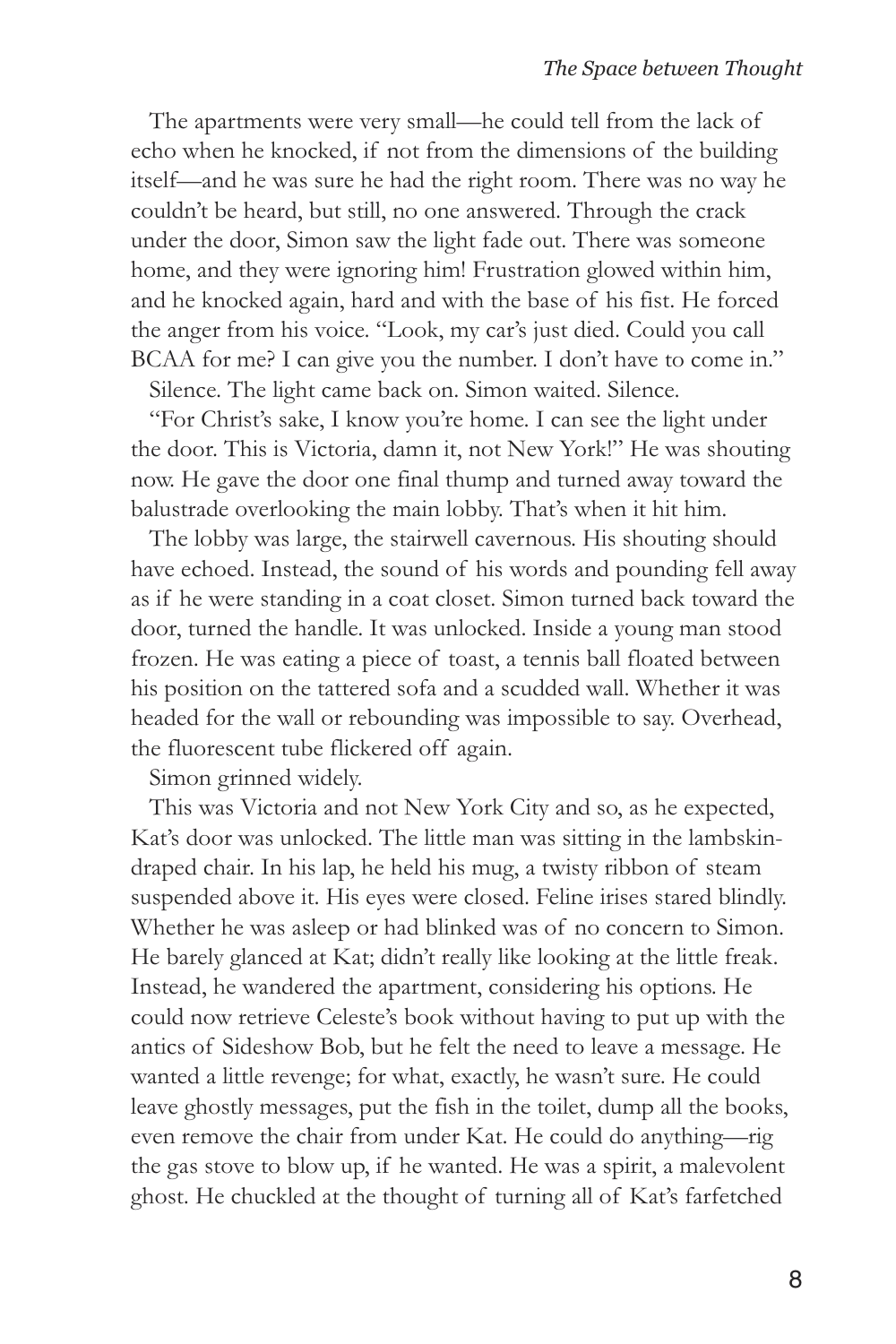### *William M. Dean*

beliefs against him.

Simon stopped at the wood stove, opened the tempered glass door, felt a slow wave of warmth envelop his hand as he withdrew a wedge of Douglas fir. Though engulfed in solid flame, it was merely warm, not hot. He stood, momentarily inanimate as the rest of reality, looked across at the immobile figure. He held frozen fire in his palm and thought about dropping it in Kat's lap.

The feline lids flipped open. "Playing with fire. Now there's an apt metaphor."

Simon yelped and fumbled the still-blaze. It flew upward then stopped, floated, flames poking downward near Simon's nose. Simon's saucer eyes slipped from Kat to the floating fire and back several times, his mind unable to resolve the contradiction. If Kat was animate, if time had resumed, then why were the flames still frozen?

Kat rose and moved to the kitchen as if he hadn't noticed that all of time had ground to a halt. And, as if Simon had never left, he continued a conversation that Simon did not recall having started. "The mass of a thirty-foot canvas hose, brass coupling, and valve is about forty kilograms. When empty, hydro dynamically speaking, it has the unwieldy inertial mass description equivalent to a long wafer of aluminum held against a hundred-kilometer-per-hour wind. Taking most things into account, if such a hose is stretched to length and twisted eight times in a twentieth of a second, the material loses all structural integrity," Kat said as he rummaged through a cupboard.

Simon was flustered, filled with embarrassment and a dash of guilt. "What?"

Kat returned carrying a small, brown paper bag, the kind used for lunches or penny candy. As he placed it on the coffee table, he picked up the goat-skin-covered book. Then he pulled the flaming wood from the air in front of Simon's nose and stuffed it back into the wood stove. "Such speeds would even yield measurable quantum effects. Given the stresses, the hose at the heliport should have disintegrated from the force required to move it so far in such a short time. What occurs on the video tape is physically impossible, in this frame of reference."

Simon's embarrassment evaporated. "My God. How could you know all that?"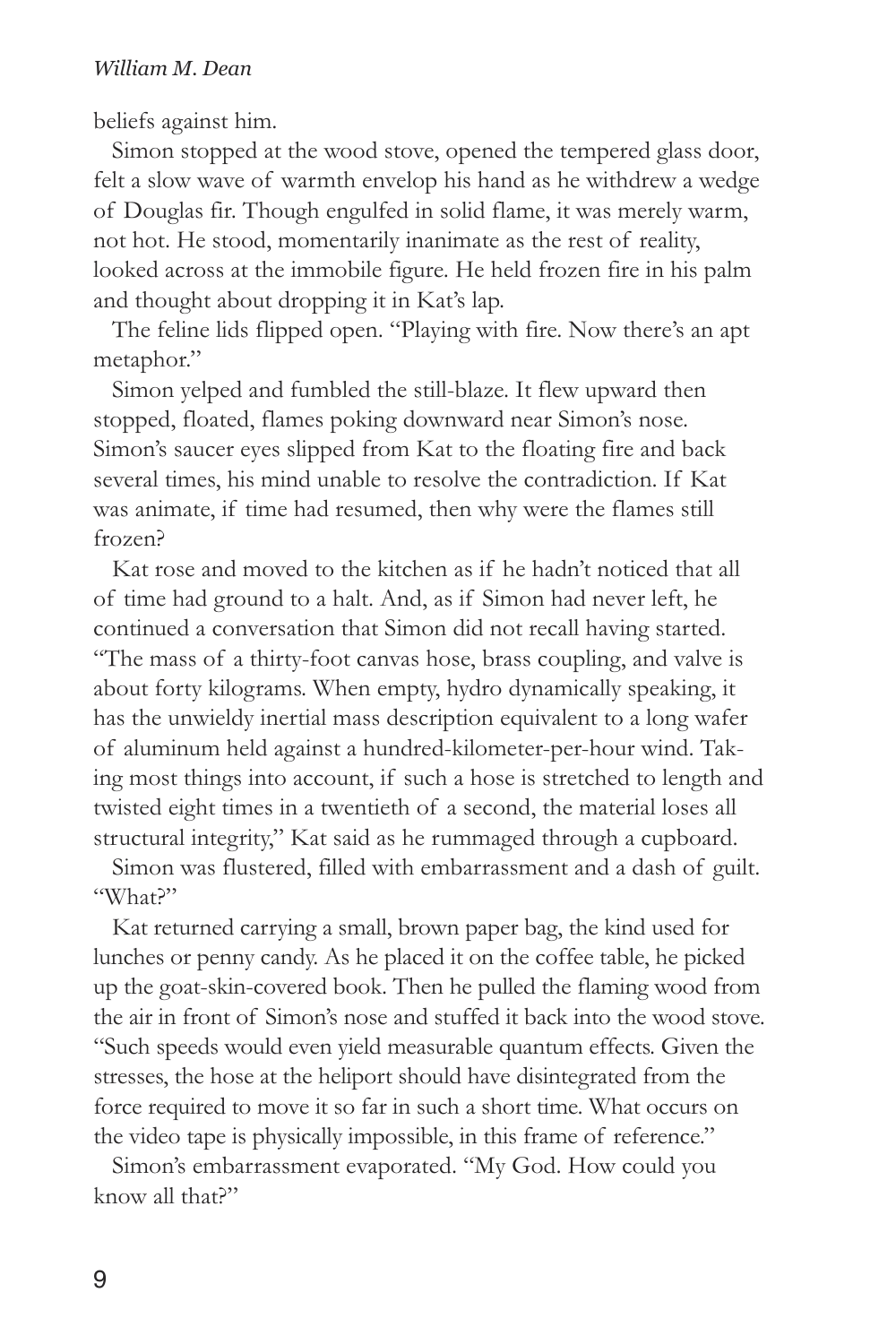Kat twisted to look at Simon, cocked his head. "You have a strange fascination with the irrelevant," he observed matter-of-factly. He turned back, wedged the large volume into the wood stove, splayed the pages so they would ignite well.

"What are you doing? I need that." Simon felt panic rise.

"A linear intellect messing with such concepts is like a finger stirring acid."

"But that was Celeste's," he pleaded, desperate without understanding why.

"She will possess it no less for its burning," Kat said as he secured the fire door latch.

"But that book is my only hope …" Simon's words trailed off to a whisper. He could have pushed the smaller man aside, pulled open the fireplace, and grabbed the book, but instinct or confusion kept him from acting.

"Correction: That book is only your hope. Without faith, it is just a book; might as well be fiction or ash."

"But Fawkes said …"

"Fawkes does not need imperial proof to believe in something. He has faith. You, on the other hand …" Kat spilled the contents of the paper bag across the tabletop. Simon saw a multicolored array of tablets and capsules. "This is ephedrine, an herbal excitant and natural antihistamine. These … combinations of various vitamins, herbs and minerals including B-9, B-12, E, choline, ginkgo biloba, arsenic, sodium, selenium, mace …"

"Arsenic? Mace? You've got to be kidding?"

"Arsenic, as found in cereals, fish, and starchy vegetables. And mace, which is basically nutmeg. Along with a variety of others you will never have heard of." Stubby fingers separated one of each, arranged them in a rainbow ribbon. "And, of course, these are the amphetamines. Uppers." Kat scraped the line of drugs off the table into a palm, pushed it toward Simon's face. "Smell."

Tentatively, Simon sniffed. It smelled nice, and he faintly recognized the odor. He sniffed again. "Little bastard, you put all that into my tea!" He stepped back a pace as if struck, horrified to think what those drugs might be doing to his body and brain. His mind did a quick diagnostic, and except for his palpitating heart and a sudden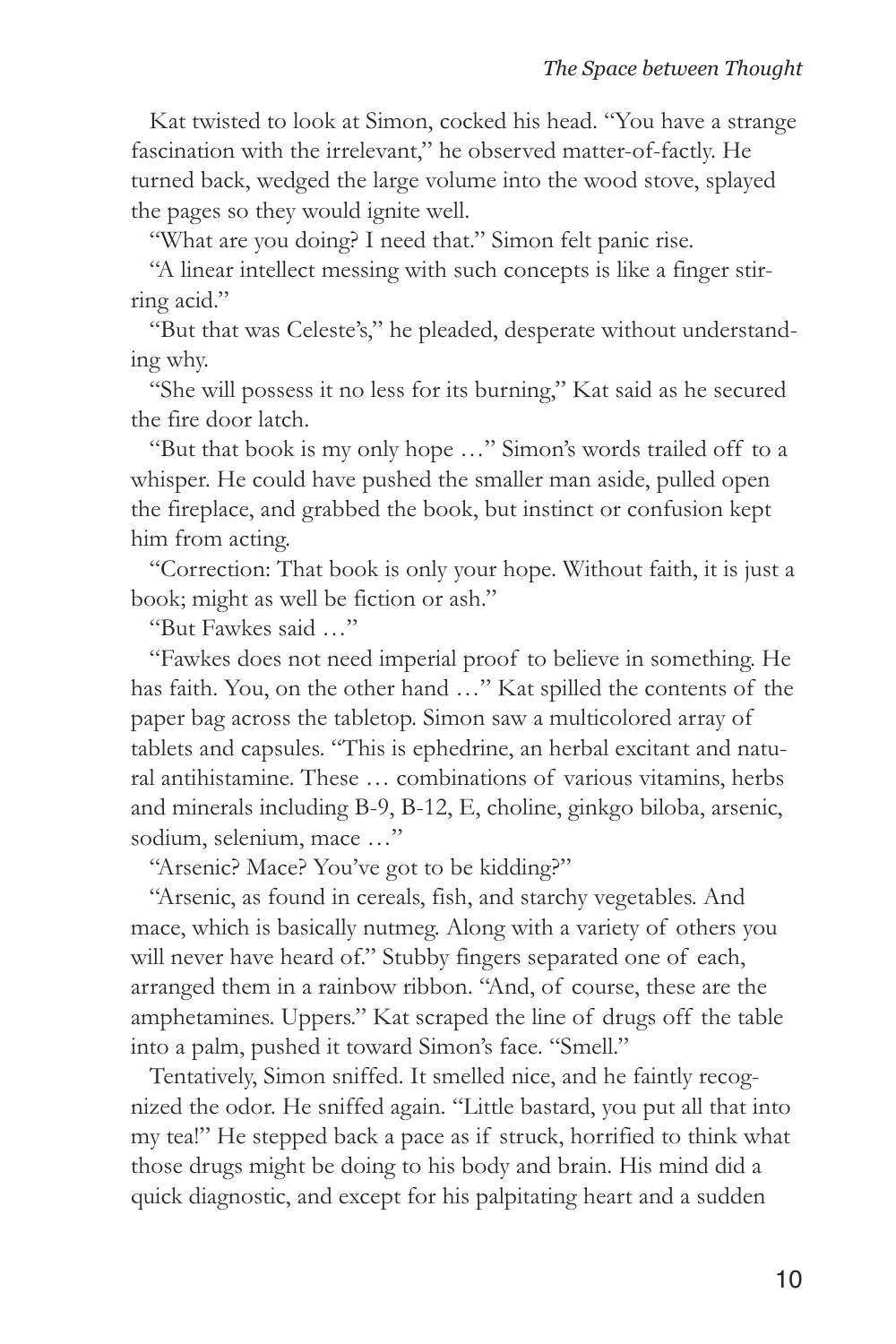### *William M. Dean*

sheen of sweat, he felt fine.

Kat unfolded his hand, left the conglomeration of pills floating under Simon's nose, then eased back into the lambskin, slipped his mug from under a lick of still-vapor. "That is why this episode is different from the others you've experienced. You should find it easier to breathe and that the experience lasts longer. As a further bonus, you might have a slight buzz on."

"You gave me mind-altering drugs without my knowledge …" He wanted to shout into Kat's ink-scarred face, but once again his body refused, and his words came out low and monotone. Somewhere under the tumbling jumble of new and shocking information, he knew that he was talking mostly to himself.

"Long overdue, if you ask me. I will attempt to tell you what you need to know … if you have a second." He winked a cat's eye at Simon, who found the affectation as revolting as the rest of the man.

He ignored the double entendre. "Why would you help me?" he asked, strength returning to his voice.

"Time travel is not a recipe for muffins, and you are no Martha Stewart. And that is not a good thing." ...